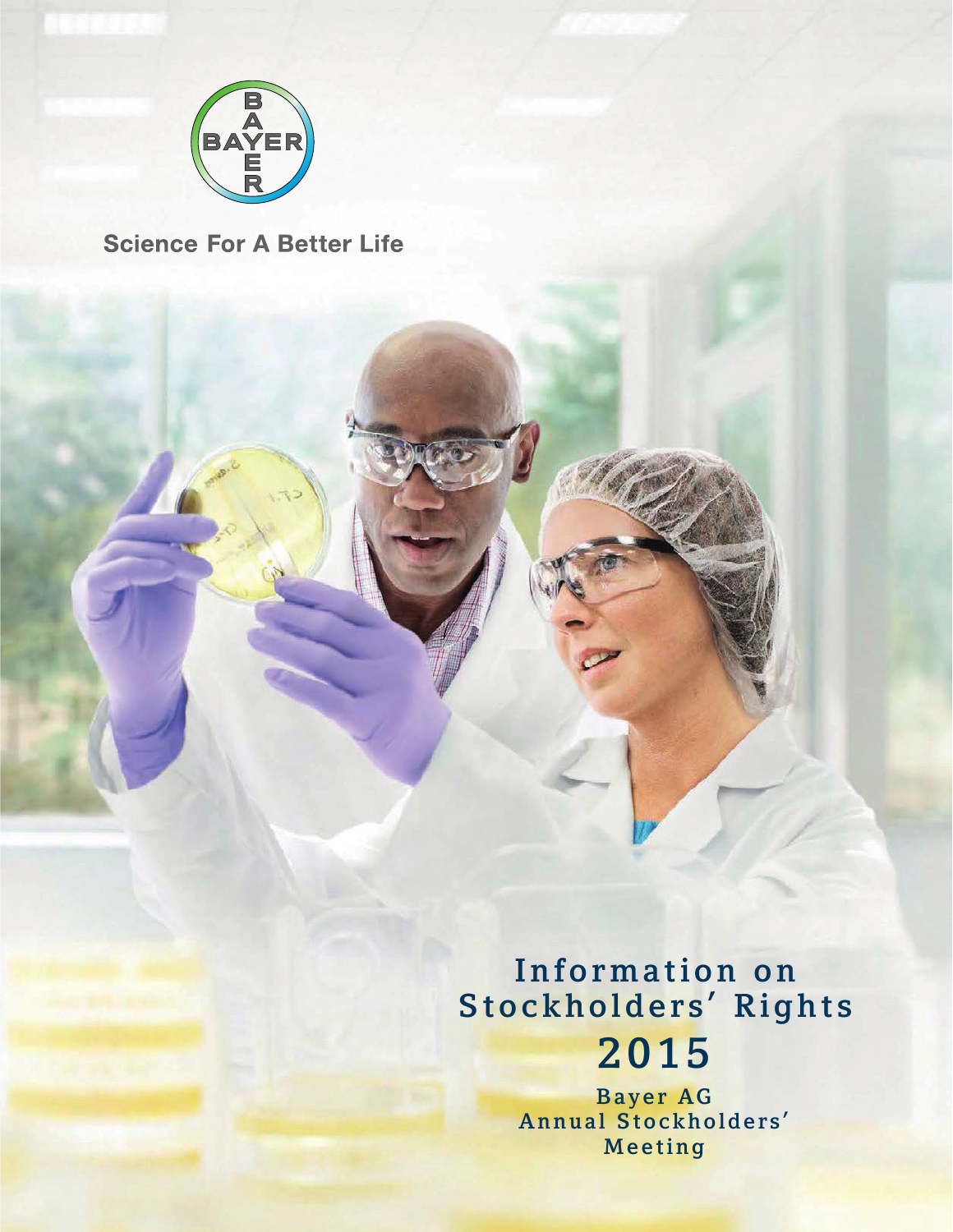Bayer AG Annual Stockholders' Meeting 2015 Information on Stockholders' Rights (in accordance with sections 122 (2), 126 (1), 127, 131  $(1)$  of the German Stock Corporation Act – (AktG)

## **1. Additions to the agenda**

Stockholders whose shares together account for one-twentieth of the capital stock or a proportionate interest of EUR 500,000 (corresponding to 195,313 shares) may request that items be added to the agenda and announced, in accordance with section 122 (2) of the AktG. Each new item must be accompanied by the reasons for it or a proposed resolution. The request must be directed to the Board of Management in writing and may be sent to the following address:

Bayer Aktiengesellschaft Board of Management Building W 11 Kaiser-Wilhelm-Allee 1 51373 Leverkusen **Germany** 

Requests for additions to the agenda must be received by the Company at least 30 days before the Meeting, i.e., by 24.00 hours on Sunday, April 26, 2015. Applicants must provide evidence that they have been holders of the shares for at least three months preceding the date of receipt of the request and that they will hold the shares until a decision on the motion has been made.

Additions to the agenda to be announced will be published in the Bundesanzeiger (Federal Gazette) without delay and submitted for publication to those media which may be presumed to distribute the information throughout the European Union, unless already announced with the Notice of the Meeting. They will also be made available online at www.bayer.com/stockholders-meeting without delay.

Section 122 (1) and subsection (2) of the AktG set out the legal basis for requesting additions to the agenda and read as follows:

- "(1) The stockholders' meeting shall be convened if stockholders whose shares together account for one-twentieth of the capital stock request such a meeting in writing, stating the purpose and the reasons for such a meeting; the request shall be addressed to the board of management. The articles of incorporation may provide that the right to require a stockholders' meeting to be convened shall be dependent upon another form or the holding of a lower proportion of the capital stock. Section 142 (2) sentence 2 shall apply, with the corresponding modifications.
- (2) In the same manner, stockholders whose shares together account for onetwentieth of the capital stock or represent a proportionate amount of the capital stock corresponding to EUR 500,000 may request that items are added to the agenda and announced. Each new item shall be accompanied by the reasons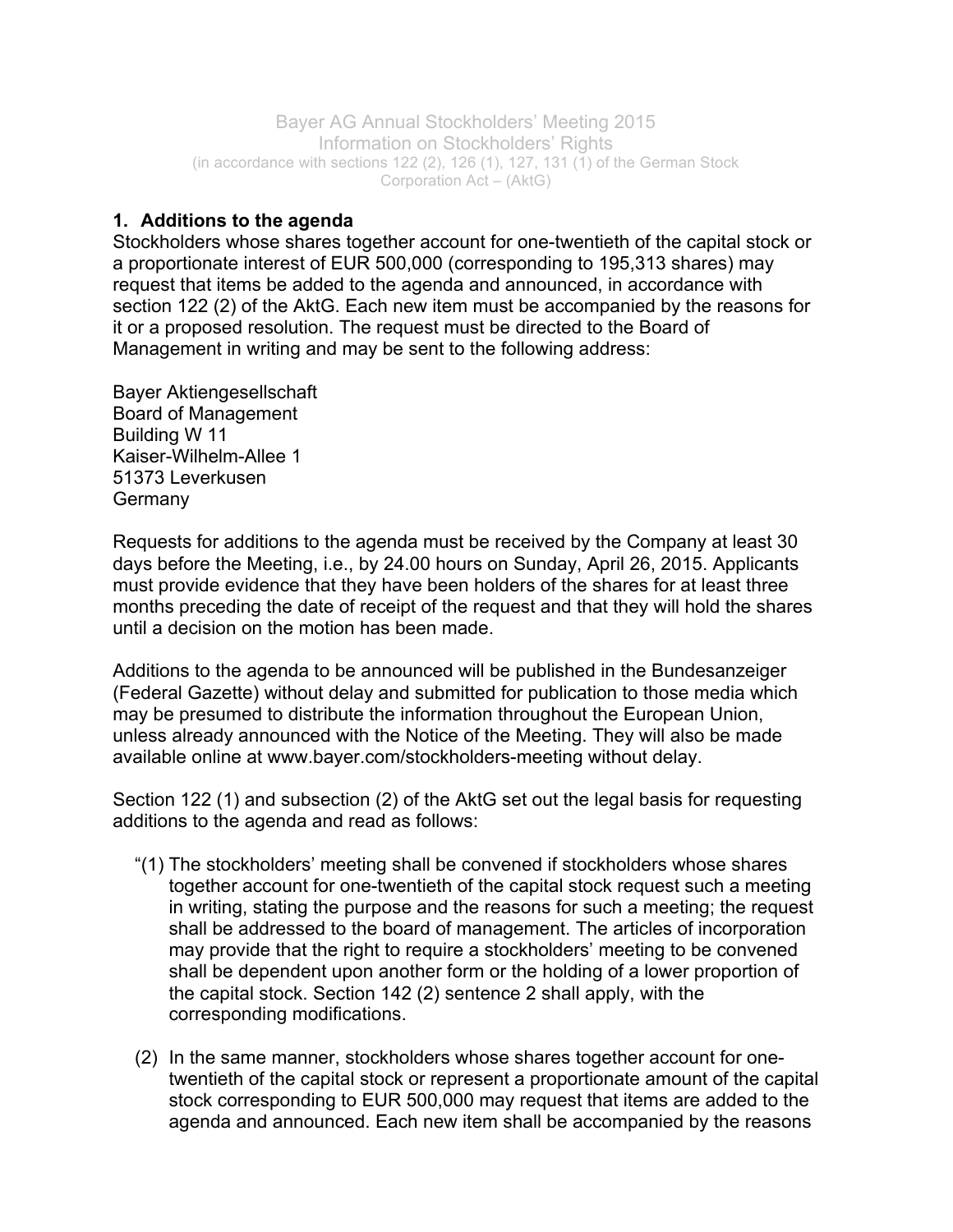for it or a proposed resolution. The request within the meaning of sentence 1 shall be submitted to the company at least 24 days, in case of listed companies at least 30 days, prior to the meeting; the day of receipt shall not be included in this calculation."

Section 142 (2) sentence 2 of the AktG, which is deemed to apply with the corresponding modifications, reads as follows:

"The applicants shall provide evidence that they have been holders of the shares for at least three months prior to the date of the stockholders' meeting and will continue to hold the shares until a decision on the motion is made."

## **2. Right to submit counter-motions and proposals for election**

Each stockholder has the right to submit motions and proposals for election relating to items of the agenda or the rules of procedure during the Annual Stockholders' Meeting without the need for announcement, publication, or any other special action before the Annual Stockholders' Meeting.

The Company will make available any counter-motions within the meaning of section 126 of the AktG and proposals for election within the meaning of section 127 of the AktG including the name of the stockholder, the reasons (although this is not required for proposals for election), and any statement by the management, at www.bayer.com/stockholders-meeting, provided the stockholder has sent the information to the Company at least 14 days before the Meeting, i.e., by 24.00 hours on Tuesday, May 12, 2015, to the following address

Bayer Aktiengesellschaft Building Q 26 (Legal Department) Kaiser-Wilhelm-Allee 20 51373 Leverkusen **Germany** Fax: + 49 (0) 214 / 30-26786 E-mail: hv.gegenantraege@bayer.com

and the other requirements regarding the duty to ensure availability under sections 126 and 127 of the AktG have been met.

The provisions of the German Stock Corporation Act underlying these stockholders' rights, which also determine the conditions under which the Company may refrain from making available counter-motions and proposals for election, read as follows:

"Section 126 Motions by stockholders

(1) Motions by stockholders together with the stockholder's name, the reasons, and any statement by management shall be made available to the persons entitled pursuant to section 125 (1) to (3) under the conditions stated therein if the stockholder has sent a counter-motion to a proposal of the board of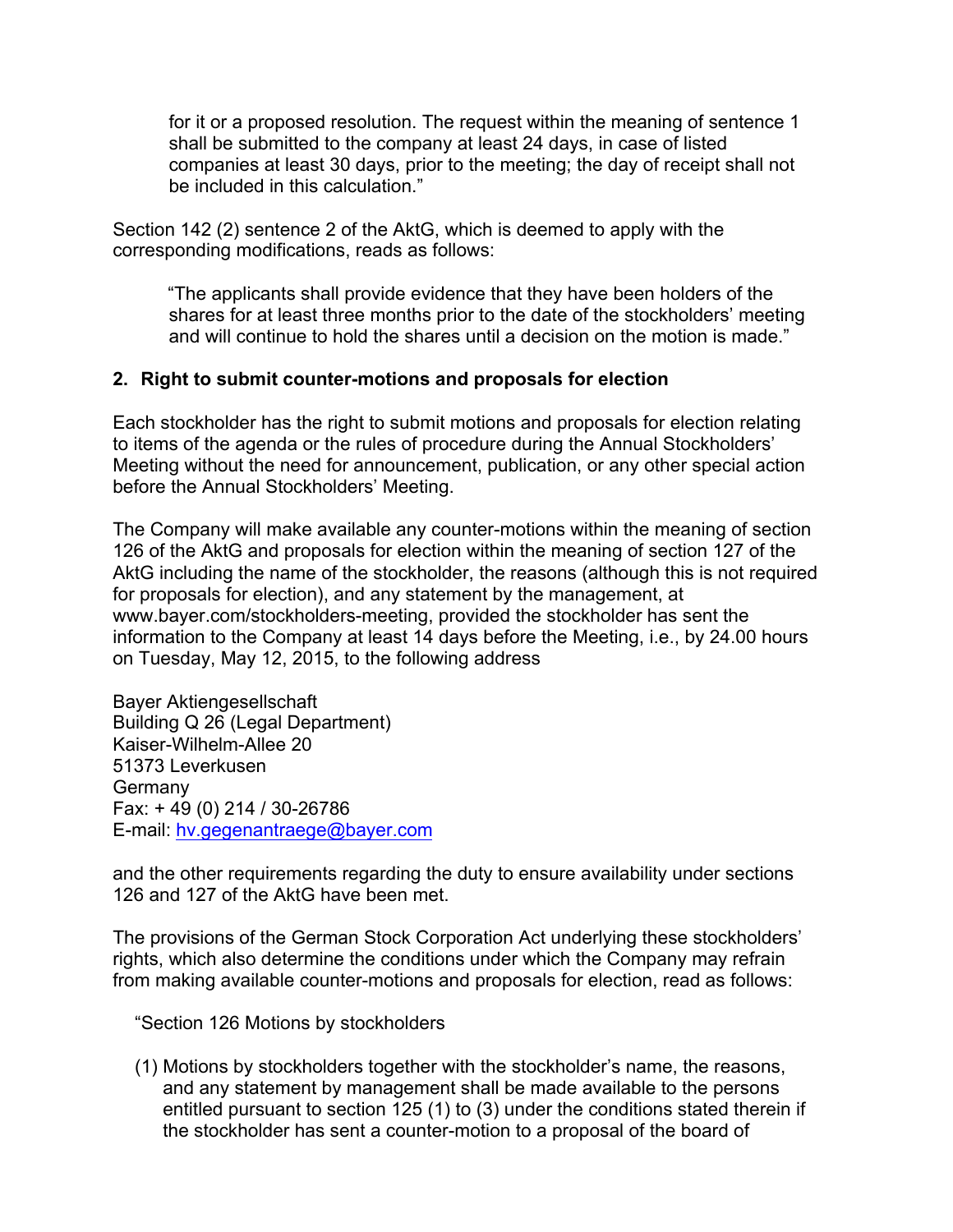management and supervisory board regarding a specific item on the agenda, with reasons, to the address indicated in the notice convening the meeting at least 14 days before the company's stockholders' meeting. The date of receipt shall not be taken into account. In the case of listed companies, availability shall be ensured via the company's website. Section 125 (3) shall apply with the corresponding modifications.

- (2) A counter-motion and the reasons for this need not be made available, if:
- 1. the board of management would by reason of such communication become criminally liable;
- 2. the counter-motion would result in a resolution of the stockholders' meeting that would be illegal or would violate the articles of incorporation;
- 3. the reasons contain statements that are manifestly false or misleading in material respects or that are libelous;
- 4. a counter-motion by such stockholder based on the same facts has already been communicated to a stockholders' meeting of the company pursuant to section 125;
- 5. the same counter-motion of such stockholder on essentially identical grounds has already been communicated pursuant to section 125 to at least two stockholders' meetings of the company within the past five years, and at such stockholders' meetings less than one-twentieth of the capital stock represented voted in favor of such counter-motion;
- 6. the stockholder indicates that he or she will neither attend nor be represented at the stockholders' meeting; or
- 7. within the past two years, the stockholder has at two stockholders' meetings failed to make or cause to be made on his or her behalf a counter-motion communicated to him or her.

The statement of reasons need not be made available if it totals more than 5,000 characters.

(3) If several stockholders make counter-motions for resolution in respect of the same subject matter, the board of management may combine such countermotions and the respective reasons.

Section 127 Proposals for election by stockholders

Section 126 shall apply, with the necessary modifications, to proposals by stockholders for election of Supervisory Board members or the auditors of the financial statements. No reasons must be given for proposals for election. The Board of Management is not required to make the proposal for election available if it fails to contain the information stipulated in section 124 (3) sentence 4 and section 125 (1) sentence 5."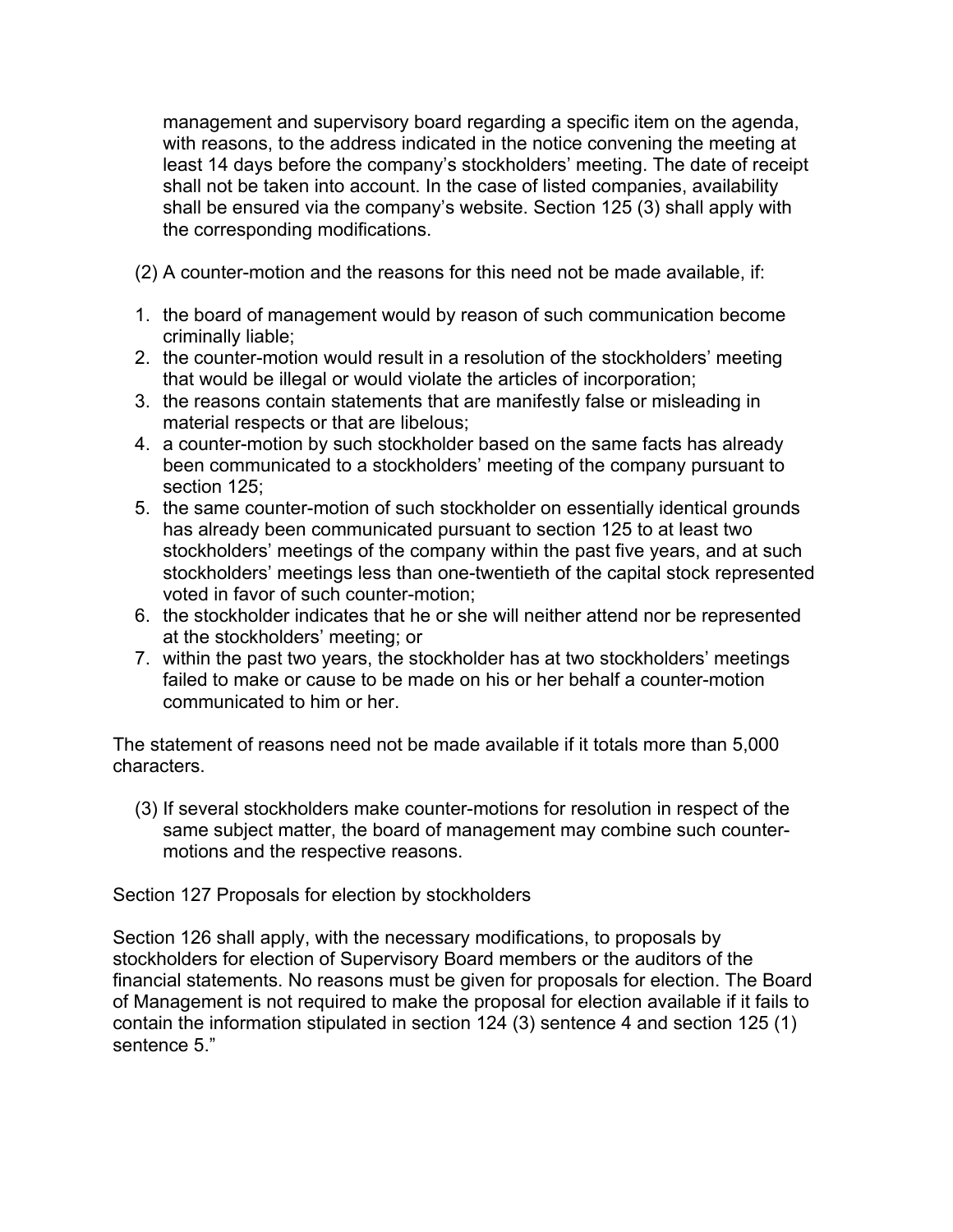## **3. Right of information**

In accordance with section 131 (1) of the AktG, each stockholder is entitled to request and receive information from the Board of Management during the Annual Stockholders' Meeting on issues relating to the Company, provided that the information is required for the due and proper assessment of an item on the agenda and there is no right to refuse disclosure. The duty of disclosure extends to the legal and business relationships of the Company with an affiliated company and the position of the Group and the companies included in the consolidated financial statements.

The provisions of the German Stock Corporation Act underlying these stockholders' rights, which also determine the conditions under which the Company may refrain from disclosing information, read as follows:

"Section 131 Right of stockholders to information

- (1) Each stockholder is entitled to request and receive information from the board of management during the stockholders' meeting on issues relating to the company, provided that the information is required for the due and proper assessment of an item on the agenda. The duty of disclosure extends to the legal and business relationships of the company with an affiliated company. If a company makes use of the simplified procedure pursuant to section 266 (1) sentence 2, section 276, or section 288 of the German Commercial Code (HGB), each stockholder may request that the annual financial statements be presented to him or her at the stockholders' meeting voting on such annual financial statements in the form which would have been used if such provisions on simplified procedure were not applied. During the stockholders' meeting in which the consolidated financial statements and group management report are presented, the duty of disclosure of the board of management of a parent company (section 290 (1), (2) of the HGB) also extends to the position of the group and the companies included in the consolidated financial statements.
- (2) The information provided shall comply with the principles of conscientious and accurate accountability. The articles of incorporation or the rules of procedure pursuant to section 129 may authorize the chairman of the meeting to limit the number of questions and speaking time of stockholders as appropriate and to lay down specific rules in this regard.
- (3) The board of management may refuse to provide information
- 1. to the extent that providing such information is, according to prudent business judgment, likely to cause not inconsiderable damage to the company or an affiliated company;
- 2. to the extent that such information relates to tax bases or the amount of certain taxes;